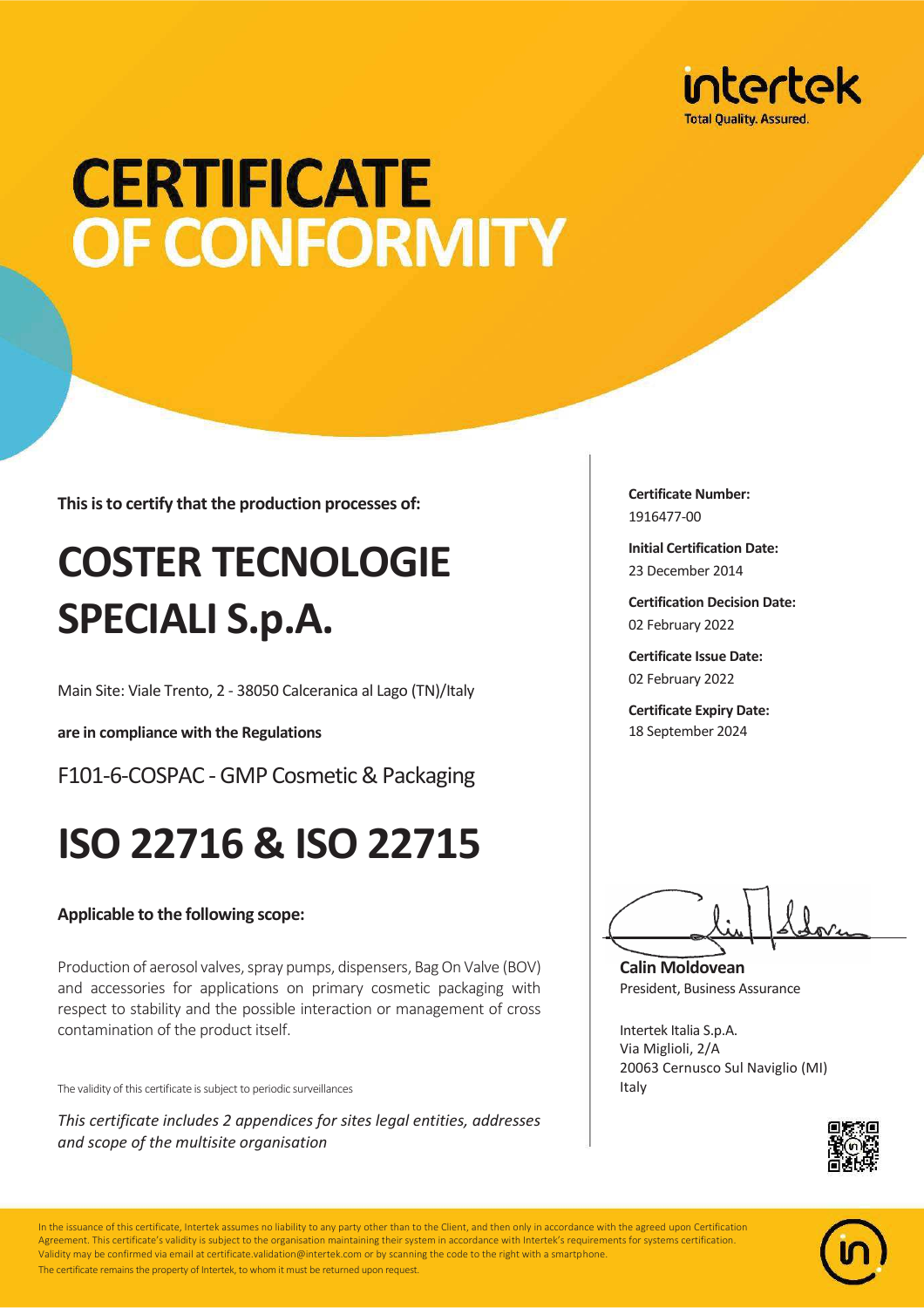

## **APPENDIX TO CERTIFICATE OF REGISTRATION**

**This appendix identifies the locations covered by the management system of:**

## **COSTER TECNOLOGIE SPECIALI S.p.A.**

*This appendix 1916477-A-00 is linked to the Main Certificate # 1916477-00 and cannot be shown nor reproduced without it.*

#### **COSTER TECNOLOGIE SPECIALI S.p.A. [COSTER 2]**

Via Cav. Vittorio Donati, 6 - 38050 Calceranica al Lago (TN) - Italy

Production of aerosol valves, spray pumps, dispensers, and accessories for applications on primary cosmetic packaging with respect to stability and the possible interaction or management of cross contamination of the product itself.

#### **COSTER TECNOLOGIE SPECIALI S.p.A. [COSTER 3]**

Via Eugenio Prati, 25/f - 38052 Caldonazzo (TN)/Italy

Production of aerosol valves and accessories for applications on primary cosmetic packaging with respect to stability and the possible interaction or management of cross contamination of the product itself.

**Certificate Number:** 1916477-A-00

**Initial Certification Date:** 23 December 2014

**Certification Decision Date:** 02 February 2022

**Certificate Issue Date:** 02 February 2022

**Certificate Expiry Date:** 18 September 2024

**Calin Moldovean**

President, Business Assurance

Intertek Italia S.p.A. Via Miglioli, 2/A 20063 Cernusco Sul Naviglio (MI) Italy





In the issuance of this certificate, Intertek assumes no liability to any party other than to the Client, and then only in accordance with the agreed upon Certification Agreement. This certificate's validity is subject to the organization maintaining their system in accordance with Intertek's requirements for systems certification. Validity may be confirmed via email at certificate.validation@intertek.com or by scanning the code to the right with a smartphone. The certificate remains the property of Intertek, to whom it must be returned upon request.